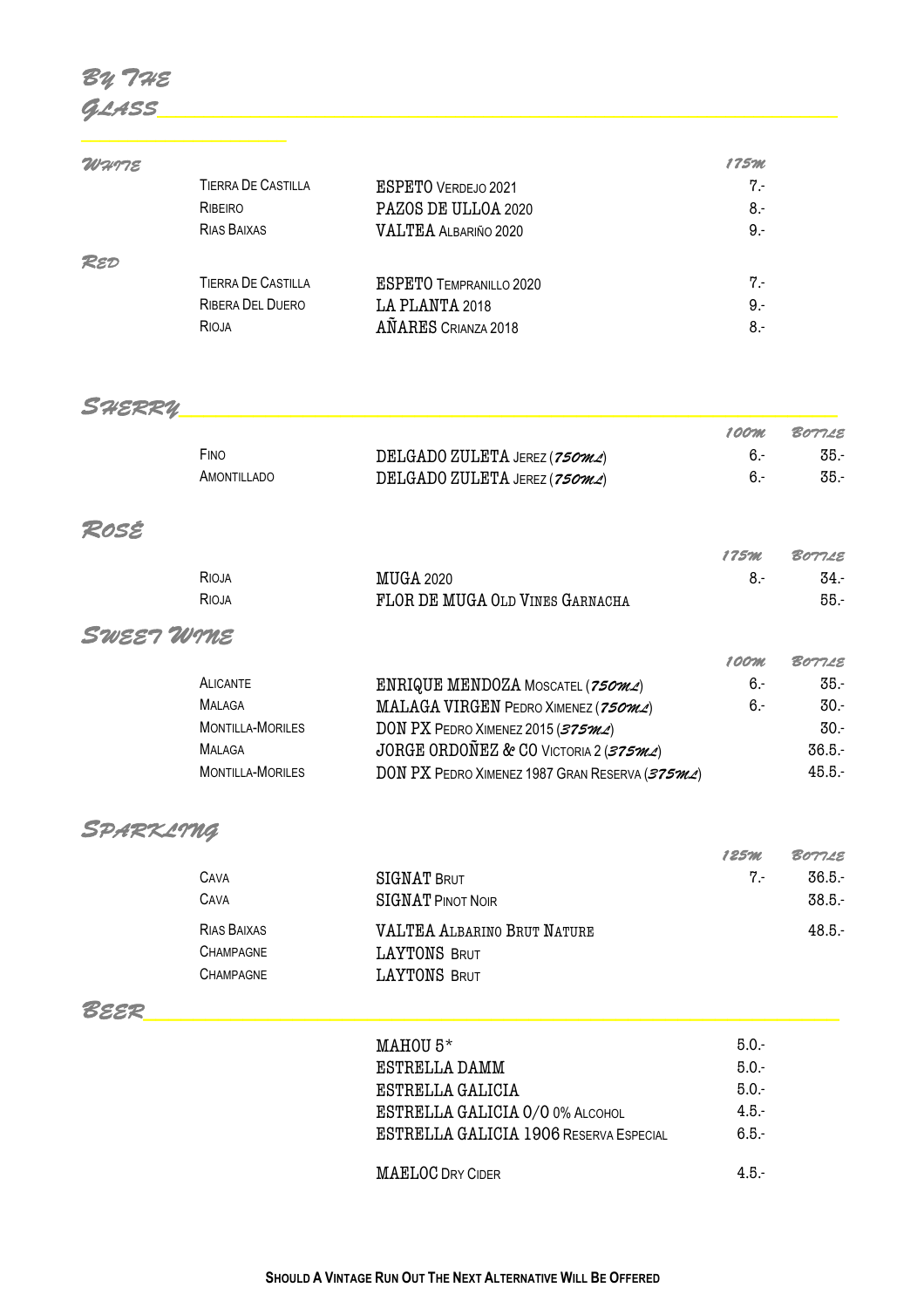# *WHITE WINES\_\_\_\_\_\_\_\_\_\_\_\_\_\_\_\_\_\_\_\_\_\_\_\_\_\_\_\_\_\_\_\_\_\_\_\_\_\_\_\_\_\_\_\_\_\_\_\_\_\_\_\_\_\_\_*

*\_\_\_\_\_\_\_\_\_\_\_\_\_\_\_\_*

*SPAIN BOTTLE* 

| <b>TIERRA DE CASTILLA</b> | <b>ESPETO VERDEJO 2020</b>                         | 26.5.    |
|---------------------------|----------------------------------------------------|----------|
| <b>NAVARRA</b>            | <b>ORCHIDEA</b> SAUVIGNON BLANC 2020               | 35.5.    |
| <b>TORO</b>               | <b>COLEGIATA BLANCO MALVASIA 2020</b>              | 34.5.    |
| RIBEIRO                   | PAZOS DE ULLOA 2020                                | 34.5.    |
| <b>TIERRA DE CASTILLA</b> | PASO A PASO MACABEO/ VERDEJO 2021                  | 34.5.    |
| RIOJA                     | MUGA 2020 BARREL FERMENTED                         | $36-$    |
| RUEDA                     | PALACIO DE BORNOS VERDEJO 2020                     | $36-$    |
| RIAS BAIXAS               | <b>VALTEA ALBARIÑO 2020</b>                        | 36.5.    |
| RUEDA                     | <b>SOLNIA</b> SAUVIGNON BLANC 2021                 | $38-$    |
| <b>ALICANTE</b>           | <b>ENRIQUE MENDOZA CHARDONNAY 2018</b>             | 38.5.    |
| RIAS BAIXAS               | VIÑA NORA ALBARIÑO 2020                            | 42.5.    |
| RIAS BAIXAS               | LA CAÑA ALBARIÑO 2020                              | $50.5 -$ |
| RIOJA                     | FLOR DE MUGA 2018 VIURA, GARANACHA MATURANA        | 70.5.    |
| RIAS BAIXAS               | <b>NORA DA NEVE ALBARIÑO 2018 BARREL FERMENTED</b> | 70.5.    |
| <b>PRIORAT</b>            | MAS D'EN GIL COMABLANCA 2006                       | $75.5 -$ |
|                           |                                                    |          |

#### *FRANCE*

|             | <b>BURGUNDY</b>    | PULIGNY-MONTRACHET 2013 JEAN LOUIS CHAVY         | $84 -$   |
|-------------|--------------------|--------------------------------------------------|----------|
| TTALU       |                    |                                                  |          |
|             | Umbria             | <b>BRAMITO DELLA SALA 2018 MARCHESI ANTINORI</b> | $48.5 -$ |
|             | Umbria             | CERVARO DELLA SALA 2016 MARCHESI ANTINORI        | $120 -$  |
| GERMANY     |                    |                                                  |          |
|             | PFAI <sub>7</sub>  | RIESLING TROCKEN 2017 DR BURKLIN-WOLF            | $38 -$   |
| NEW ZEALAND |                    |                                                  |          |
|             | <b>MARLBOROUGH</b> | <b>HUNTER'S RIESLING 2018/19</b>                 | $36.5 -$ |

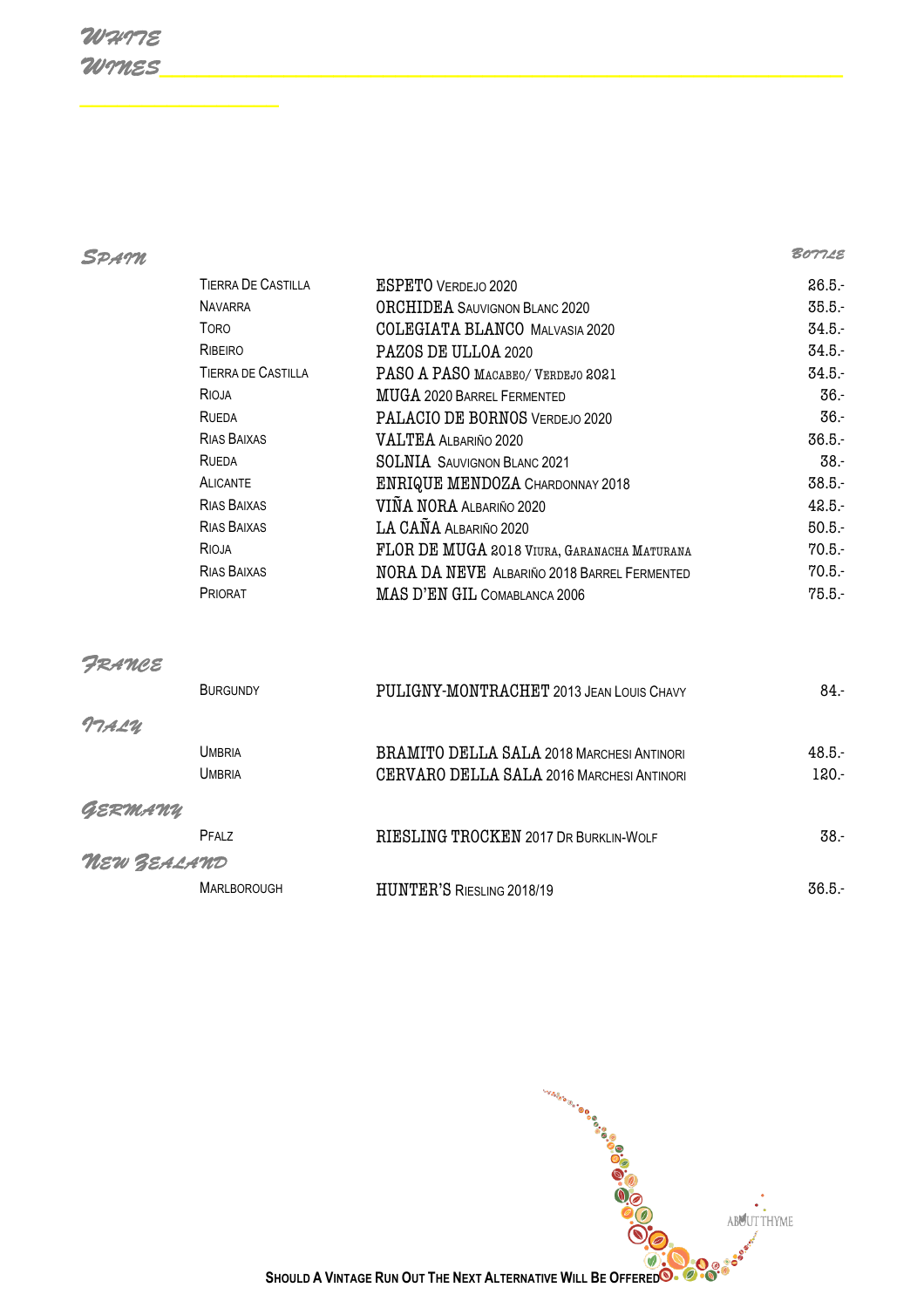*\_\_\_\_\_\_\_\_\_\_\_\_\_\_\_\_\_\_\_* RIOJA ANARES CRIANZA 2018 34.5.- RIOJA CERRO AÑON CRIANZA 2018 **36.5.**- $R_{\text{IO,IA}}$   $R_{\text{F}}$   $R_{\text{F}}$   $R_{\text{I}}$   $R_{\text{I}}$   $R_{\text{I}}$   $R_{\text{I}}$   $R_{\text{I}}$   $R_{\text{I}}$   $R_{\text{I}}$   $R_{\text{I}}$   $R_{\text{I}}$   $R_{\text{I}}$   $R_{\text{I}}$   $R_{\text{I}}$   $R_{\text{I}}$   $R_{\text{I}}$   $R_{\text{I}}$   $R_{\text{I}}$   $R_{\text{I}}$   $R_{\text{I}}$   $R_{\text{I}}$ RIOJA CERRO AÑON GRAN RESERVA 2010 68. RIOJA **MUGA RESERVA 2018 18.5.-**RIOJA STA MARIA D. PISCINA GR. RESERVA 2013 70.5.-RIOJA **ALTUN** CRIANZA 2018 **39.5.**-RIOJA BR.5.-RIOJA **MUGA** SELECCION ESPECIAL 2016 RIOJA GAUDIUM MARQUES DE CACERES 2008 125.-RIOJA PRADO ENEA MUGA GRAN RESERVA 2010/11 112. RIOJA TORRE MUGA 2006 175. RIOJA RIO BODEGAS MUGA 2006 2006 250.-RIBERA DEL DUERO PRADO REY ROBLE 2020 36.5.-RIBERA DEL DUERO LA PLANTA COSECHA 2020 35.5.-RIBERA DEL DUERO CEPA 21 TEMPRANILLO 2015 65.- RIBERA DEL DUERO **EMILIO MORO 2018** 49.5. RIBERA DEL DUERO PRADO REY CRIANZA 2017 48.- RIBERA DEL DUERO PRADO REY RESERVA 2016 **1990 - PRADO REY RESERVA 2016** 62.-RIBERA DEL DUERO ARZUAGA CRIANZA 2018 52.- RIBERA DEL DUERO ARZUAGA RESERVA 2017 75.- RIBERA DEL DUERO **ARZUAGA GRAN RESERVA 2015** 175. RIBERA DEL DUERO PESQUERA RESERVA 2015 **1988**. RIBERA DEL DUERO PESQUERA GRAN RESERVA 1996 **250.** RIBERA DEL DUERO MALLEOLUS DE SANCHOMARTIN 2010 EMILIO MORO 250. TIERRA DE CASTILLA ESPETO TEMPRANILLO 2020 26.5.- BIERZO **PAGO DE VALDONEJE MENCIA 2020** 35.5.-TORO TINTA DE TORO MATSU "EL PICARO" 2020 34.5.- ALICANTE TARIMA ORGANIC MONASTRELL 2018 TERRA ALTA SECRETS DE MAR 2016 34.5.- TIERRA DE CASTILLA PASO A PASO TEMPRANILLO 2018 ALMANSA SOMBRERO DE PAJA GARNACHA 2020 35.5.-MONTSANT BANCAL DEL BOSC 2015 25. ASSEMBLY 25.6.-NAVARRA INURRIETA 400 CABERNET MERLOT GRACIANO 37.6.-ALMANSA **QUINTA DEL '67 GARNACHA 2018 BODEGAS VOLVER** 48.5. VALDEORRAS CUVEE DE O MENCIA 2017 48.5.- ALICANTE TARIMA HILL MONASTRELL 2014 ALICANTE ENRIQUE MENDOZA PINOT NOIR 2019 42.5.- LA MANCHA VOLVER TEMPRANILLO 2017 42.5.- UTIEL-REQUENA LAS OCHO 2016 PAGO CHOZAS CARRASCAL 58.5.-SOMONTANO **MARBORE 2006 PIRINEOS SELECCION** 55.5.-PRIORAT BELLMUNT 2017 MAS D'EN GILL 44.5.- PRIORAT COMA VELLA 2015 MAS D'EN GILL 72.- PRIORAT CLOS FONTA 2012 MAS D'EN GILL <sup>15</sup>. ALICANTE TRIGA 2016 MONASTRELL/CABERNET SAUVIGNON<sup>1</sup> 1

*WINES\_\_\_\_\_\_\_\_\_\_\_\_\_\_\_\_\_\_\_\_\_\_\_\_\_\_\_\_\_\_\_\_\_\_\_\_\_\_\_\_\_\_\_\_\_\_\_\_\_\_\_\_\_\_\_*

*BOTTLE*

**BUUT THYME** 

*RED* 

**SHOULD A VINTAGE RUN OUT THE NEXT ALTERNATIVE WILL BE OFFERED**